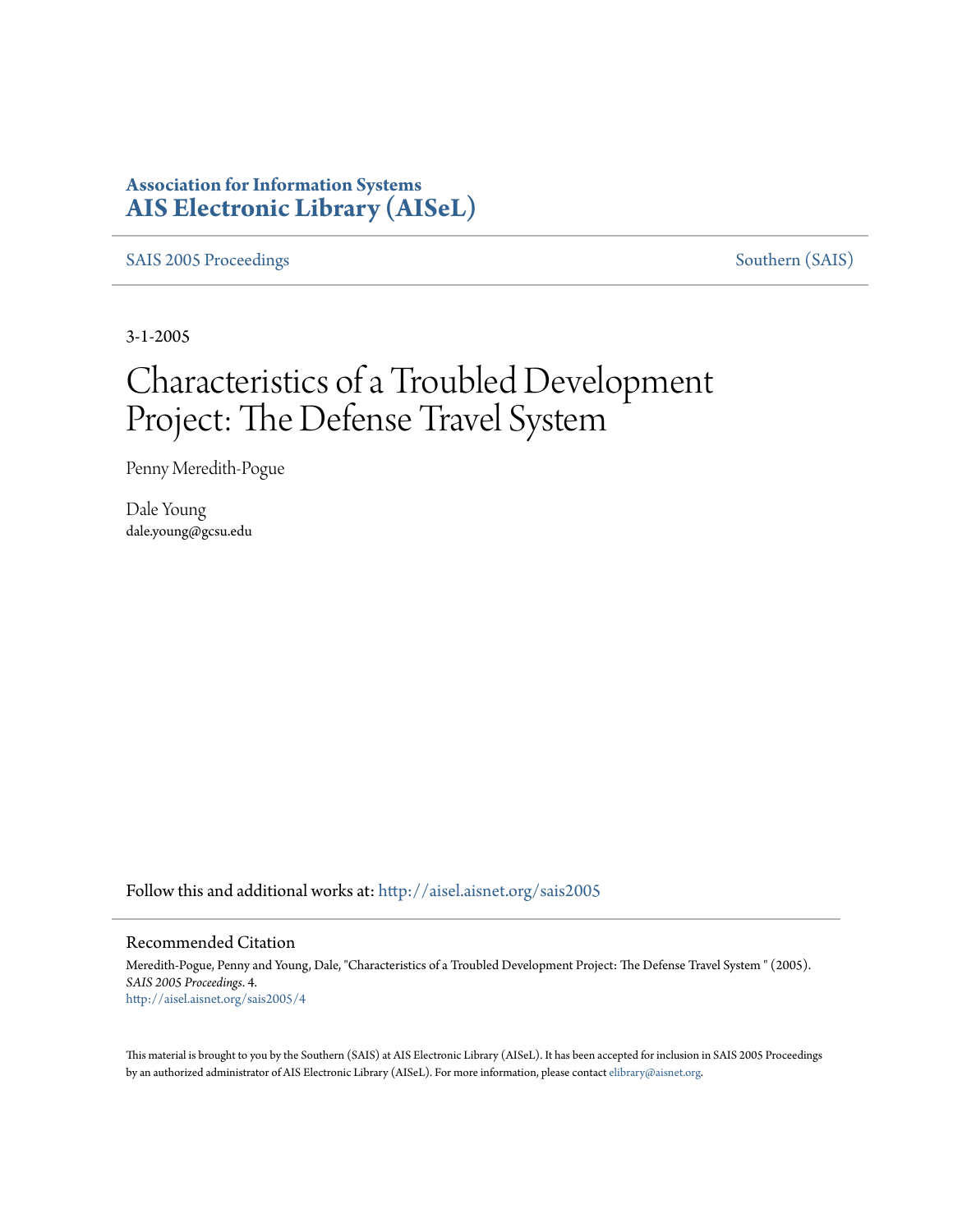## **CHARACTERISTICS OF A TROUBLED DEVELOPMENT PROJECT: THE DEFENSE TRAVEL SYSTEM**

**Penny Meredith-Pogue Georgia College & State University** 

**Dale Young, Ph.D. Georgia College & State University**  dale.young@gcsu.edu

## **Abstract**

*The Department of Defense (DoD) is attempting to cut travel costs through a new system, the Defense Travel System (DTS). The system is currently well behind schedule and lacking in promised functionality. DTS has not implemented essential project management practices. It was developed without the requirements, cost, performance and schedule documents, and analyses needed to assess system effectiveness and ROI. The DTS project has failed to keep pace with current technology, which is evidence of failure to implement effective software processes. DoD is piloting five-year-old technology and paying to modify it. There are features in the original solicitation that are no longer required by DoD personnel, although they are still paying for the features. Full deployment of the DTS is not expected until FY 2006. This paper reviews the process that DTS has followed for development, the missed timelines, the problems that DTS encountered, and how the problems could have been avoided.*

## **Introduction**

The Department of Defense (DoD) is involved in a costly travel management system, the Defense Travel System (DTS), which is DoD's attempt to cut travel expenses. DoD has pushed commercial-off-the-shelf software (COTS) to development this system as well as other systems within the DoD since the early 1990's (DSB). DTS has failed operational testing, exceeded all budgets, and missed all deadlines, though promised since 2001.

This paper reviews the process that DTS has followed for development, the missed timelines, the problems that DTS encountered, and how the problems could have been avoided. The paper examines prior research on managing large IT projects, and reviews other IT projects in the federal government. The paper revisits DoD's decision to use COTS, discusses the pros and cons of the decision, and determines its impact on the DTS project.

## **Overview**

In March 1993 President Clinton created the National Performance Review (NPR) as an initiative to reform the way the federal government worked, by creating a government that worked better for less. He gave NPR a six month deadline with a report due by September 1993 (ECPI, 1996). NPR examined the DoD travel reimbursement business process and concluded it was convoluted. In 1995 a DoD Travel Project Management Office (PMO) was created to reengineer the entire DoD travel process (PMO - DTS). The office pushed laws to simplify the rules for travel entitlements.

The PMO decided that a new DoD travel system was needed; it became known as the Defense Travel System Project Management Office (DTS PMO). It wrote specifications for the system in December, 1995 and reviewed similar systems at large firms as a benchmark. Benchmarking was a problem because no firms traveled as much as DoD; its personnel file five million travel reimbursement vouchers for \$5.5 billion annually (Taylor, 2003). The DTS PMO reviewed COTS, because NPR wanted to avoid DoD-unique software. COTS was driven by DoD executives, who felt it had to take advantage of technology investments in the private sector instead of performing in-house development (DSB, 1994).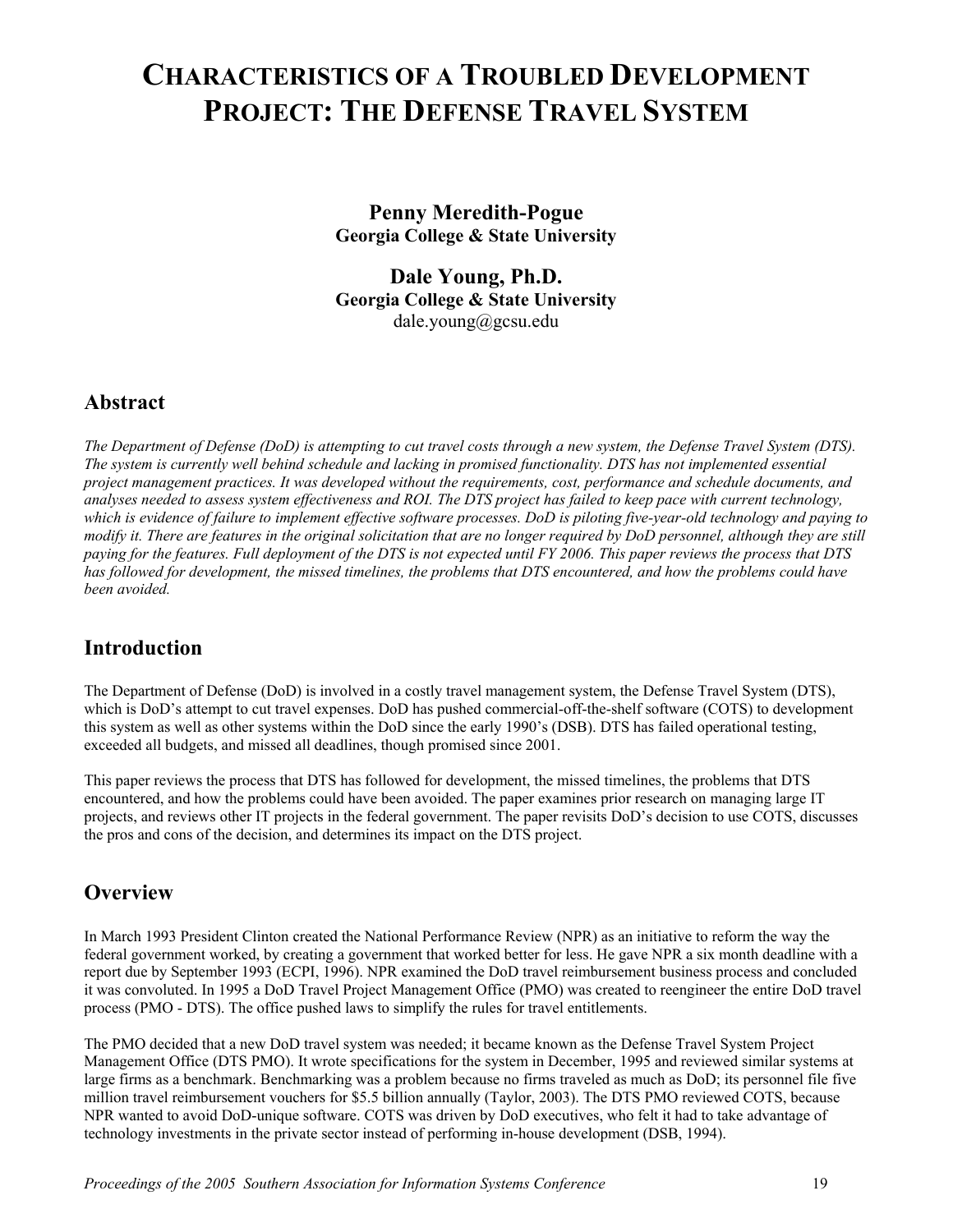In June 1997 the PMO released an RFP asking vendors to develop a common user interface to serve all Defense sites worldwide, and provide travel management services for Defense Travel Region 6, which included eleven Midwest states. DoD divides the U.S. into six regions to allow different contractors to bid on travel management, in order to comply with contractual rules concerning small and minority owned businesses. The estimated price of the project was \$267 million over eight years. The RFP was written so that the contractor would receive a portion of the award for the travel system, but would receive most of the funds from fees for each transaction processed through the system by DoD personnel.

DoD was seeking disparate capacities with COTS travel management software and travel services, in addition to the user interface. Defense officials specified that the prime contractor had to use a team of partners (Taylor, 2000). In May 1998, a contract valued at \$263.7 million over five years was awarded to a team of contractors (Saldarini, 2000). The Office of Management and Budget (OMB) forecasted a decrease in travel spending for 1999 as a result of the system. The Deputy Defense Secretary expected the system to save the department \$1 million a day, although there were no studies to substantiate the claim. However, the cost savings never materialized, because of project delays. See Table 1 for the project timeline.

#### **Table 1. DTS Project Timeline**

| Year | <b>DTS Activity</b>                                                      |
|------|--------------------------------------------------------------------------|
| 1993 | NPR review of DoD travel processes                                       |
| 1995 | DTS project office created                                               |
| 1995 | DTS project specifications created                                       |
| 1997 | Request for Proposal released                                            |
| 1998 | Contract awarded - \$263.7 million; 120 day initial deployment, 38 month |
|      | final deployment                                                         |
| 1998 | 3-month delay due to contract dispute                                    |
| 1999 | 2-year delay due to firewall incompatibility                             |
| 1999 | COTS requires major modification to meet project specifications          |
| 2000 | Testing declared "successful"                                            |
| 2001 | DoD review of project functionality and technology                       |
| 2002 | Inspector General recommends project cancellation                        |
| 2002 | Estimated costs \$491.9 M                                                |
| 2004 | Estimated costs \$537 M                                                  |

## **Problems with Large-scale IT Projects**

IT projects commonly exceed budgets and miss deadlines, and 75% of large-scale IS projects are failures (Peterson and Kim, 2003). Extremely large public project failures are especially troublesome (Montealegre and Keil, 2000). The causes for project failures includes misunderstood or changing requirements, lack of an effective development process, poor project management, artificial deadlines and poor/nonexistent controls (Schmidt et al., 2001). It is important to understand why specs are wrong and why projects are managed poorly (Curran and Connally, 2001).

There are several common characteristics in failed or dysfunctional software projects (Evans et al., 2002). First is the failure to apply essential project management practices. Software tasks may be reasonably well planned and implemented, but the project runs the risk of failure without project management practices, including cost estimation, project scheduling, earned value reporting, performance-based metrics, re-estimation, and quality assurance and testing (Evans et al., 2002). IT project managers may not be equipped to lead projects that are expected to transform a business, and are poorly equipped to set technology priorities that affect more than one corporate unit (Curran and Connally, 2001). Metrics and re-estimation often provide managers with more information than they care to know (Evans et al., 2002).

The second problem is unwarranted optimism and unrealistic management expectations, which stem from staff members having insufficient experience and unrealistic optimism because they are unaware of the magnitude of the tasks (Curran and Connally, 2001). Third is failure to implement effective software processes. Adaptation of technology and processes to meet the unique challenges of a specific project are important (Evans et al., 2002). Projects continue to be built to original specifications even though the company has adopted new products or means of interacting with customers (Curran and Connally, 2001). Fourth is premature victory declarations, which are be caused by politics, fear, and pressures to deliver timely products (Evans et al., 2002). Fifth is a lack of program management leadership (Evans et al., 2002). Project leaders must communicate the role of technology in the organization, prioritize key projects, balance requirements against capabilities, manage political issues, and identify the impact of competitive, internal, societal, and governmental threats (Curran and Connally, 2001). Untimely decisions, where managers avoid making time-critical decisions until it is too late, are a problem. Finally, dysfunctional IT projects lack proactive risk management and are constantly reacting to problems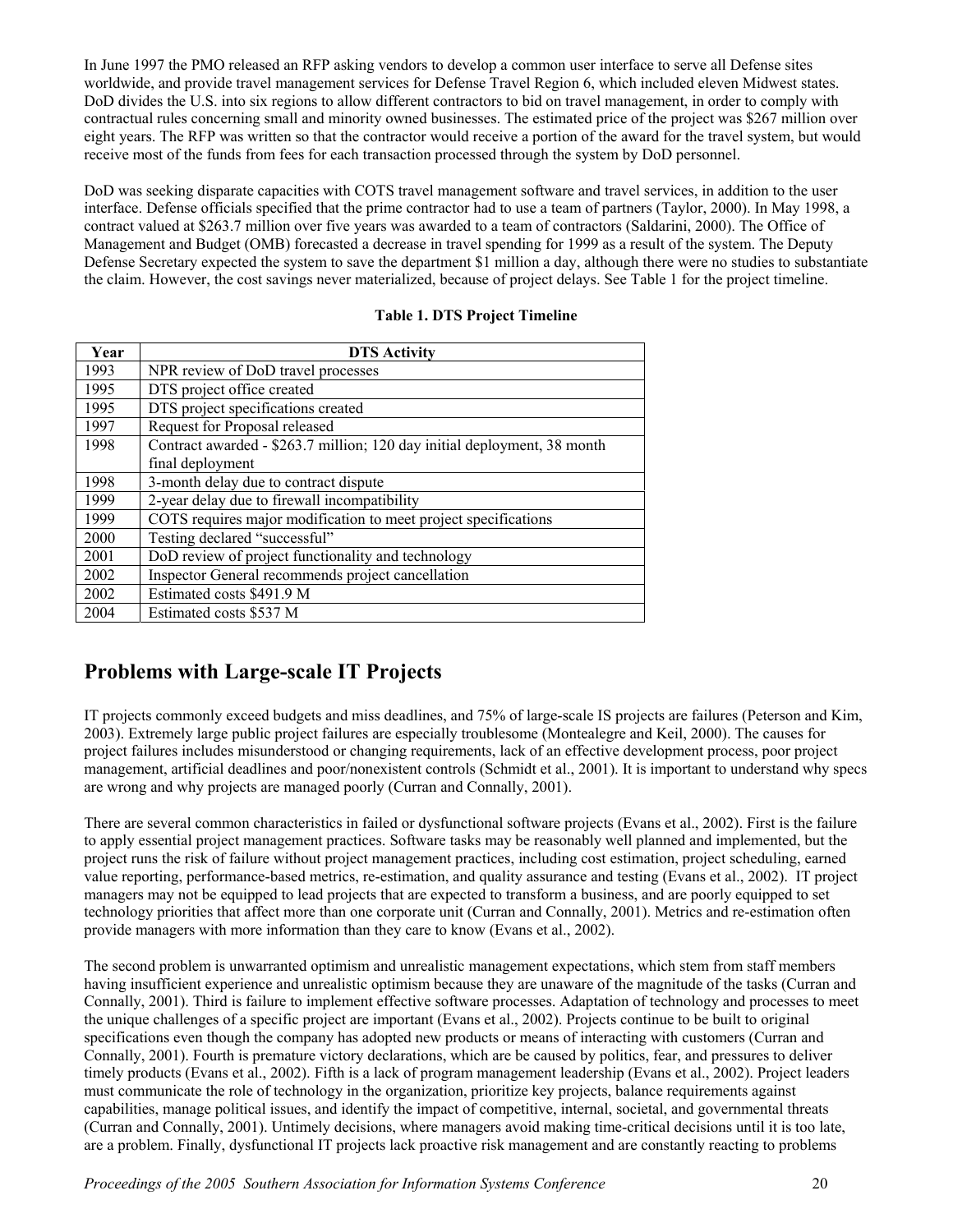(Evans et al., 2002). Management must be aware of both internal and external risks associated with a project, and they must be prepared with contingency plans and fallback positions (Pyra and Trask, 2002).

## **DTS Project Problems**

DTS has several characteristics in common with other dysfunctional IT projects. First, DTS did not implement essential project management practices, as pointed out by an Inspector General Audit in 2002 (Inspector General, 2002). DTS was being developed without the requirements, cost, performance and schedule documents, and analyses needed to assess system's effectiveness and ROI. Thus the project carried the risk that the additional funding of \$377.1 million being requested to develop DTS between 2002 and 2007, along with the \$114.8 million and six years of effort already invested, would not fully realize all system goals (Inspector General, 2002).

Unwarranted optimism was apparent; the initial DTS contract required deployment within 120 days from the effective date of the contract (September 1998) and complete deployment within 38 months (Inspector General, 2002). However, after testing began in 1998, project management officials discovered that the travel system was more cumbersome than anticipated. In 1999 it was obvious to project management officials that the COTS would require major development and modifications to meet requirements. The PMO does not expect full deployment of the DTS until FY 2006 (Taylor, 2003). The DTS project has failed to keep pace with current technology, which is evidence of failure to implement effective software processes. DoD is piloting five-year-old technology and paying to modify it (Taylor, 2003). The PMO included features in its original solicitation that are no longer required by DoD personnel, although they are still paying for these features (French, 2004). Premature victory declaration was a DTS characteristic. The first declaration was in November 1998 when DTS was supposed to be used by 50,000 DoD travelers, and the system would be fully implemented in three years (Taylor, 1998). In 1998, OMB continued to discuss their optimism in DTS saving DoD money by 1999 (Taylor, 1998). In 2000 PMO declared that testing had been successful and they were excited to move forward (Saldarini, 2000). Critics of the project declare DTS a complete failure, costing tax payers in excess of \$400 million and costing approximately \$33,000 per transaction (French, 2004). The DTS project has gone through several leaders since its inception (Taylor, 2003).

DTS has suffered from untimely decision making. The project was put on hold in 1998 for three months during a dispute over the contract award (Friel, 1998; Taylor, 1998). There was a delay caused by the incompatibility of DTS with DoD firewalls, which took two years to resolve (Taylor, 2000). There was uncertainty about the future of DTS during 2001, when Defense officials conducted functional and technical assessments to determine if it was meeting department requirements (Lunney, 2001a). It was feared that the project would be completely scrapped (Lunney, 2001b). In 2002, the PMO requested \$86 million in additional funding; the request was denied by Congress (Ballard, 2002). In 2002, the Inspector General recommended cancellation of the project (Inspector General, 2002). These delays have severely affected the DTS project (Taylor, 2003). DTS lacked proactive risk management, which the Inspector General blamed on DoD not managing it as an acquisition investment in IT, but as a special-interest initiative. DTS officials by-passed the Clinger-Cohen Act, OMB guidance, and DoD policy on managing IT projects. DTS officials have reacted to issues, rather than be proactive, because of a lack of risk management. Officials were unaware of the state of the project because of the lack of oversight (Inspector General, 2002).

## **COTS Decision**

DoD examined the benefits of COTS in the early 1990's. A 1994 study (DSB, 1994) stated that "DoD's investment in software requires greater DoD-wide management control and oversight in the coming years if the department is to exploit the use of commercial software acquisition practices fully, as well as rapid advances in software technology." The study recommended that the under secretary of defense (acquisition and technology) have responsibility for DoD-wide software technology, practices, and acquisition. Unfortunately, DTS was not considered an investment in IT but a special interest initiative. Therefore, there was no DoD management control or oversight on the project board (Inspector General, 2002).

PMO should review lessons learned from other DoD COTS projects, because COTS does not normally suit all DoD needs. PMO should have decided early in the process if the performance gap could be accepted without degrading performance (ITRB, 1999). The analysis was not completed, because it was not until 1999 that the PMO decided that the COTS would require major redevelopment and modifications to meet DoDs requirements (Taylor, 2003). PMO would have been aware of this gap in COTS before acquisition if a gap analysis had been completed (ITRB, 1999). COTS can save development time, but once customization begins, cost and time savings are often eliminated (Alford, 2000). Once the DTS is deployed throughout DoD the contractor will have a virtual monopoly that will allow them to continue to overcharge the government (French, 2004). Critics believe the DTS project should have been stopped once it was obvious that COTS would not meet DoDs requirements (Taylor, 2003).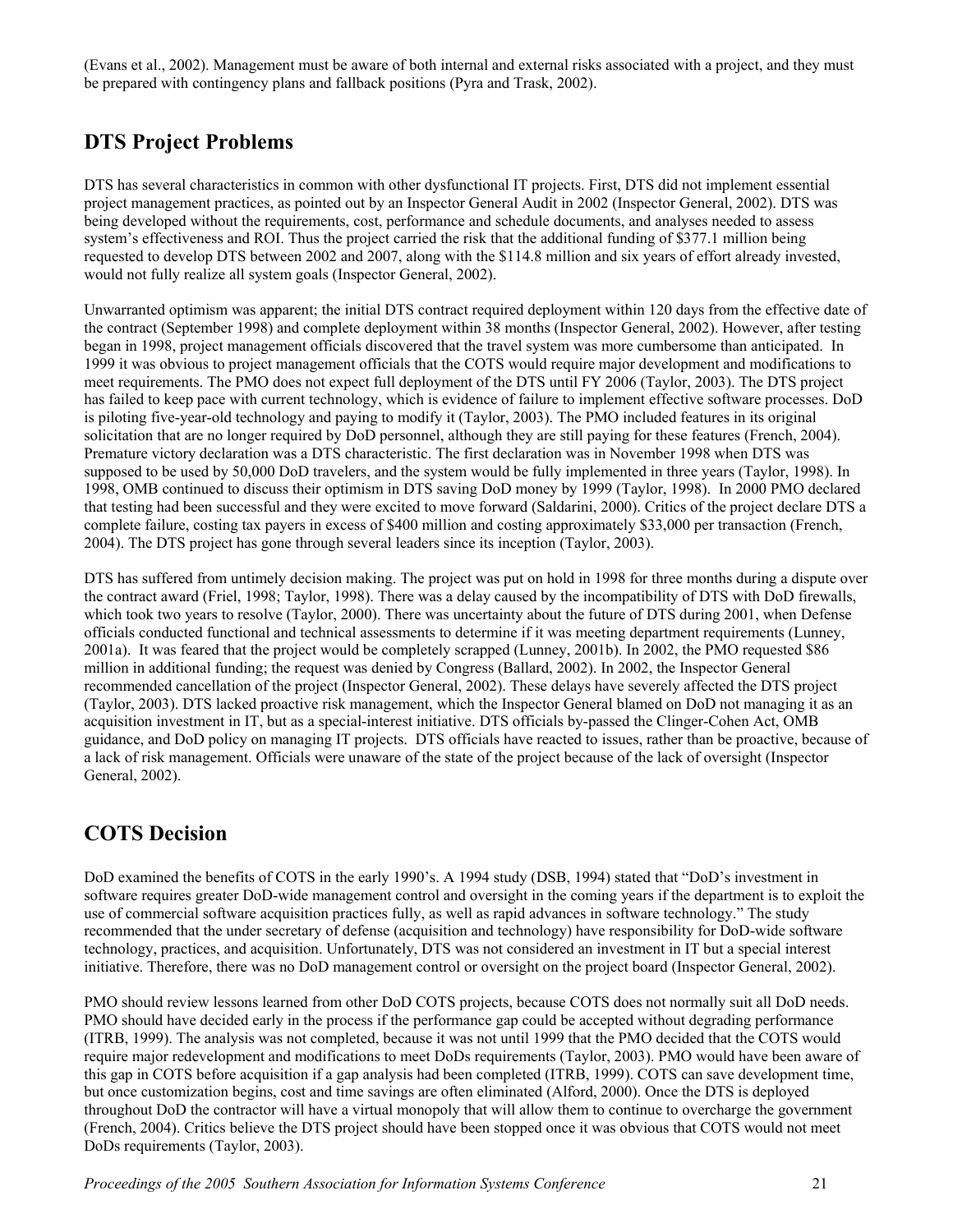## **Conclusion**

DTS has been a problem since its inception. The estimated cost of DTS in 2002 was \$491.9 million, therefore each of the 15,000 tickets issued as of September, 2004, have cost taxpayers \$33,000. The project is projected to cost \$537 million by completion (twice the amount of the original contract), but it is highly unlikely that a fully functional DTS will be achieved by September, 2006 (French, 2004). Missed deadlines and budget overruns are characteristic of other dysfunctional IT projects. In addition, DTS doesn't seem to have followed the lessons learned from other DoD COTS projects. Despite the problems, DoD continues to spend money on DTS, and has refused to look at better e-travel alternatives although they provide quicker and cheaper solutions (French, 2004).

### **References**

- Alford, L. (2000). "Supporting Commercial Software", *The Journal of Defense Software Engineering,* September, 2000, <http://www.stsc.hill.af.mil/crosstalk/2000/09/alfrod.html> , accessed 11/04/04.
- Curran, C. and M. Connally (2001). "A Value-centric Perspective for Managing Information Technology", *Viewpoint Whitepaper,* (2, 1), <http://www.diamondcluster.com/ideas/viewpoint/Viewpointv2n1.asp>accessed 10/2/04
- DSB Defense Science Board (1994). "Report of the Defense Science Board Task Force on Acquiring Defense Software Commercially, Office of the Under Secretary of Defense for Acquisition & Technology", <http://www.stsc.hill.af.mil/crosstalk/1994/12/Defense.asp> , accessed 10/02/04.
- ECPI Electronic College of Process Innovation (1996). "A Brief History of the National Performance review", [http://www.defenselink.mil/nii/bpr/bprcd/4128.htm,](http://www.defenselink.mil/nii/bpr/bprcd/4128.htm) accessed 9/22/04.
- Evans, M., A. Abela, and T Beltz (2002). "Seven Characteristics of Dysfunctional Software Projects," *The Journal of Defense Software Engineering*,<http://www.stsc.hill.af.mil/crosstalk/about.html> accessed 10/2/04.
- French, A. (2004). "Defense Travel System: The Twilight Zone of Travel", *Through the Looking Glass A CAGW Special Report,* [http://www.cagw.org/site/PageServer?pagename=reports\\_dts](http://www.cagw.org/site/PageServer?pagename=reports_dts) accessed 11/02/04.
- Friel, B. (1998). "DoD travel system contract protested," *Government Executive Magazine,* <http://www.govexec.com/dailyfed/0698/060198b1.htm> , accessed 10/0204.
- ITRB Information Technology Resources Board (1999). "Accessing the Risks of Commercial-Off-The-Shelf Applications Lessons Learned from the Information Technology Resources Board", December, 1999, <http://itrb.gov/documents/cotsfinal.pdf> , accessed 11/04/04.
- Inspector General (2002). "Report on Allegations to the Defense Hotline on the Management of the Defense Travel System (Report No. D-2002-124)",<http://www.dodig.osd.mil/audit/reports/fy02/02-124.pdf> , accessed 11/12/04.
- Lunney, K. (2001). "Future of Defense Travel System to be decided in April", *Government Executive Magazine* March 12, <http://www.govexec.com/dailyfed/0301/031201m1.htm>, accessed 10/0204.
- Lunney, K. (2001). "Defense Travel System testing to continue," *Government Executive Magazine* May 31.
- Montealegre, R. and M. Keil (2000). "De-escalating Information Technology Projects: Lessons from the Denver International Airport." *MIS Quarterly* (24, 3), 417-447.
- Peterson, D. and C. Kim (2003). "Perceptions on IS Risks and Failure Types: A Comparison of Designers from the U.S., Japan, and Korea." *Journal of Global Information Management* (11, 3), 19-38.
- PMO-DTS, "Executive Summary Background Information,"<http://www.dtic.mil/travelink/executivesummary.htm>, accessed 10/06/04.
- Pyra, M. and J. Trask (2002). "Risk management post analysis: Gauging the success of a simple strategy in a complex project", *Project Management Journal,* (33), 41-49.
- Saldarini, K. (2000). "New Defense travel system to debut in December", *Government Executive Magazine* October 13, <http://www.govexec.com/dailyfed/1000/101300k1.htm>, accessed 10/2/04.

*Proceedings of the 2005 Southern Association for Information Systems Conference* 22